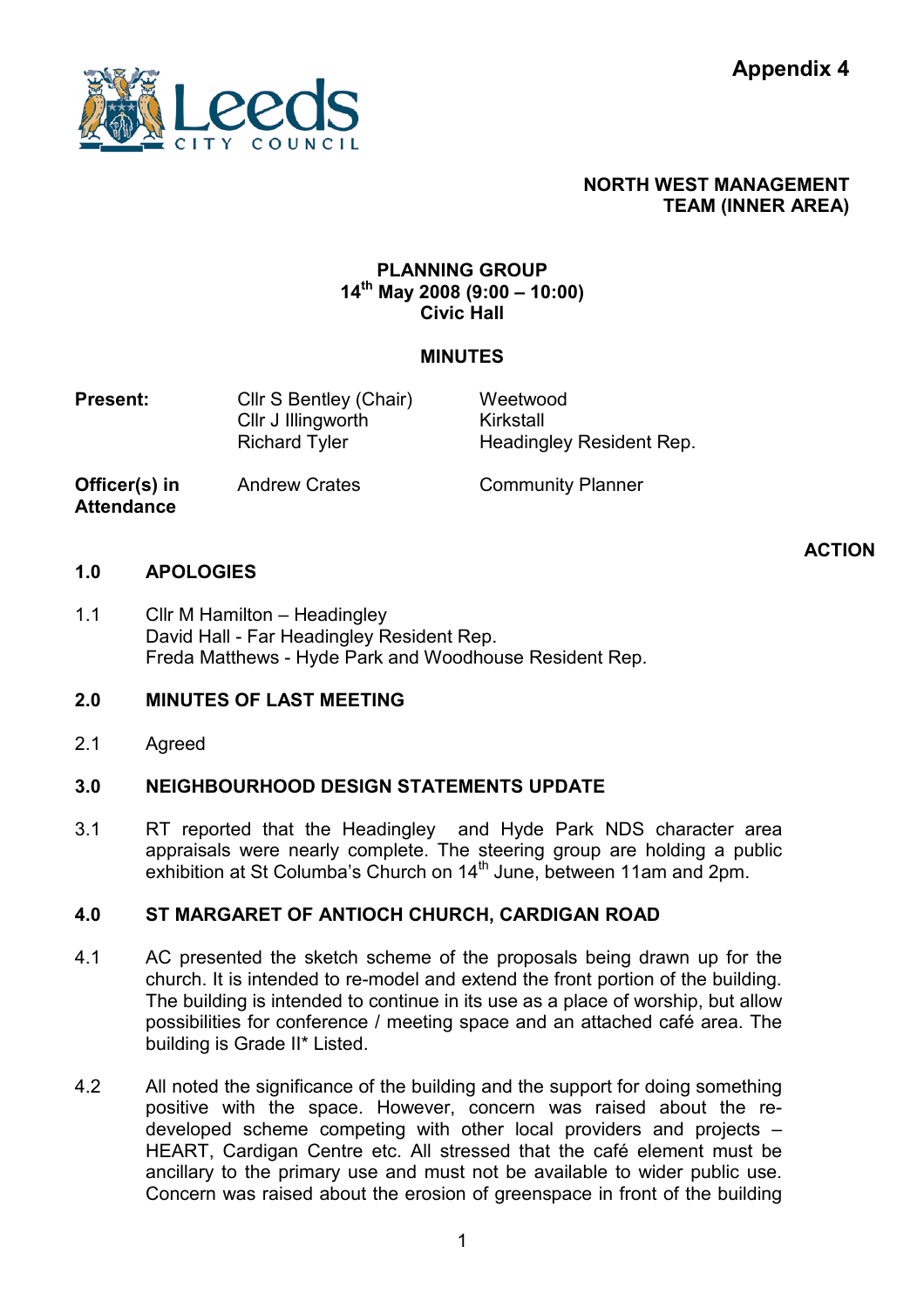## Appendix 4

and the issue of how to deal with car parking. The group understood that no discussion has taken place with other groups and it would be useful to have dialogue with South Headingley Community Association and the Cardigan Centre. JI suggested that the building may be useful for television studio space.

#### 5.0 WEST PARK FIELDS, BUTCHER HILL

- 5.1 JI noted that Abbey Grange CofE High School has undertaken a consultation on the future development of its playing fields for more intensive sports use. However, JI has concerns about how the consultation has been done.
- 5.2 JI noted that the school will need to apply to the Department for Children, Schools and Families (DCFS) in order to get permission to build on school land (separate from any planning permission). The DCFS criteria are set out in a statutory instrument and are different from material planning considerations. AC noted that pre-application advice had been given to the school, advising that the proposals were unacceptable in planning terms. All agreed a Key Message relaying the groups concerns about development of the site.

#### 6.0 KIRKSTALL DISTRICT CENTRE / BHS

- 6.1 JI expressed concern that the appeal allowing the proposed development of the BHS site will have a greater highway impact than that forecast, thereby impacting upon the potential re-development of Kirkstall District Centre. The problem was that the developers paid too much for the site and the costs of re-development are exacerbated by the need for Affordable Housing and a suitable highways scheme. JI felt that the traffic counts for the BHS site did not properly take into account the future development of Kirkstall District Centre, therefore resulting in severe transport difficulties. Concern was expressed that the developer of the District Centre site would have to pay for all of the engineering works required to create a satisfactory solution. JI considered that the scheme was poor and required a radical re-think. In design terms, JI felt that the scheme should make better use of the slope. All agreed a Key Message to express the groups concerns.
- 6.2 AC noted that the emerging Kirkstall Vision document may contain actions on how the community would like to see the District Centre site developed. RT noted the need for an Area Action Plan for inner north west, which may be able to help address the issues raised. JI also raised concern about lorry movements through the area from quarries etc. and asked if there were any planning powers the Council could pursue. AC to investigate and report back. AC

#### 7.0 LDF / NATIONAL POLICY UPDATE

7.1 JI noted that the Council has employed a consultancy to undertake a PPG17 assessment for the city. JI will ask for the matter to be looked at by the scrutiny board and for a report to be brought to Area Committee. In particular, concern was raised about the size of sample groups. AC